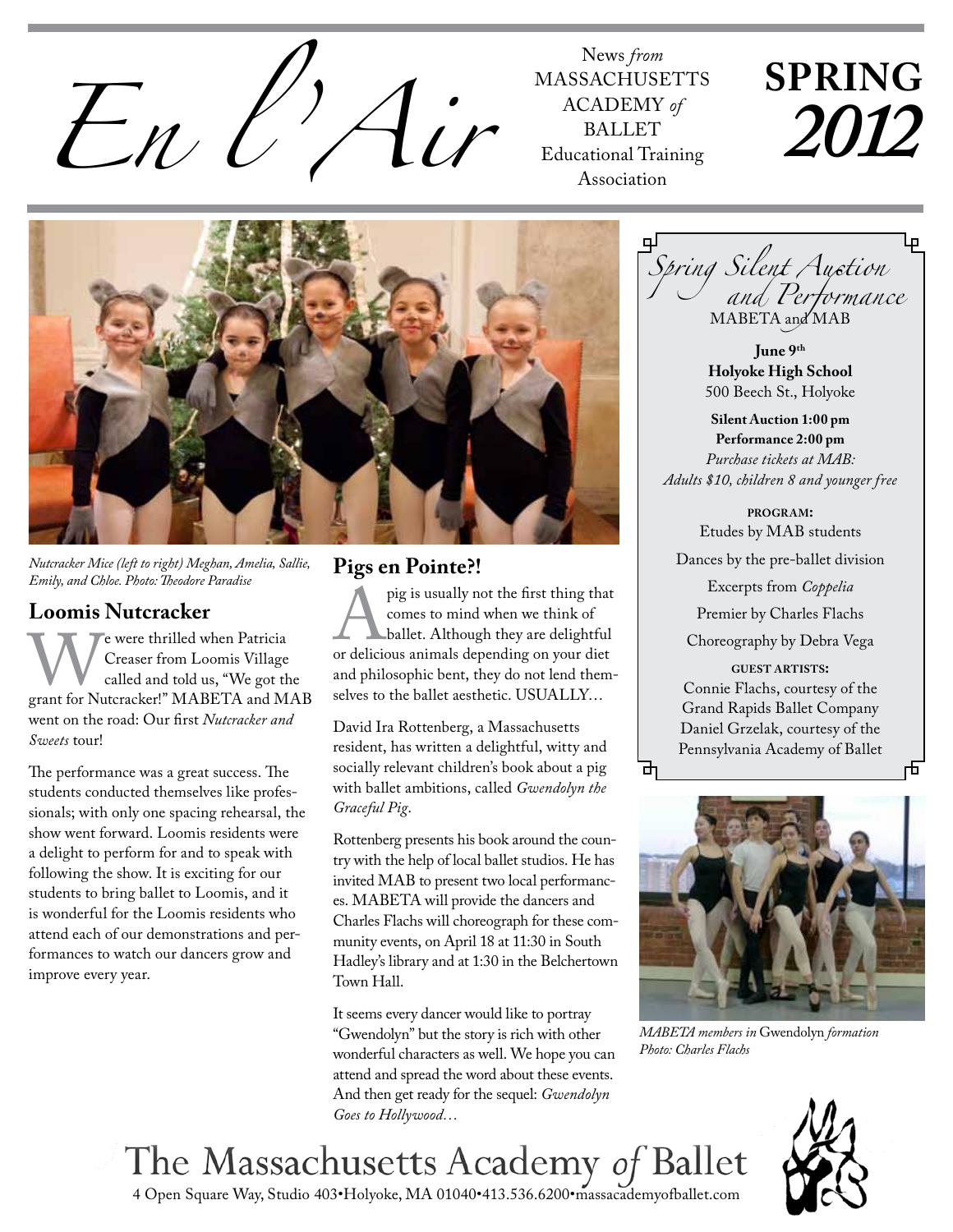

#### **Kate's Kitchen Dance to Stop Hunger** Saturday March 10th at 3:00 p.m. Massachusetts Academy of Ballet 4 Open Square Way ste 403 Holyoke MA 01040

MABETA members perform excerpts from *Coppelia*, *La Fille Mal Gardée*, *Giselle*, and *Fame* with choreography by faculty member Debra Vega and MAB Artistic Director Charles Flachs. Demonstration by Massachusetts Academy of Ballet intensive students.

Proceeds to benefit Kate's Soup Kitchen in Holyoke and MABETA. Check or Cash donations accepted. Call 536-6200 or email rflachs@ massacademyofballet.com for more information.

## **Barnes & Noble Fundraiser**

Manks to parents and supporters of MABETA for<br>purchasing books and other items last November for our<br>Barnes and Noble fundraiser. It was a wonderful succes<br>we raised over \$500 dollars. A big THANK YOU! purchasing books and other items last November for our Barnes and Noble fundraiser. It was a wonderful success; we raised over \$500 dollars. A big THANK YOU!





*They put the "barre" in Barnes & Noble. MABETA dancers warm up before their public performance in November, 2011. Photo: Theodore Paradise*

# **Suzanne Farrell Ballet and ABT**

In February 22nd, MAB students and their families attended a performance of Suzanne Farrell Ballet at the UMass<br>Fine Arts Center, in a group outing organized by parent<br>Deborah Haas. The all-Balanchine program included *Hai* ed a performance of Suzanne Farrell Ballet at the UMass Fine Arts Center, in a group outing organized by parent *timento*, *Meditation*, *Diamonds pas de deux, from Jewels*, and *Agon*. It was exciting for the students to see professional dancers performing these well-known pieces.

Check your e-mail for other parent-organized group performance opportunities. Loran Saito is organizing a group to attend American Ballet Theater's Romeo and Juliet at New York's Lincoln Center on June 16 at 2:00 pm. A group of 15 (sitting anywhere in the theater) gets us a discounted rate. Contact Loran at ldsaito@comcast.net by March 12 for more information or to reserve your tickets.



*MAB students (left to right) Evan, Emma Jane, Liam, Anna, Izzy, Emma, Louisa, Angela, Rebecca, Gabrielle, Emlyn, and Nolan . Photo: Loran Diehl Saito*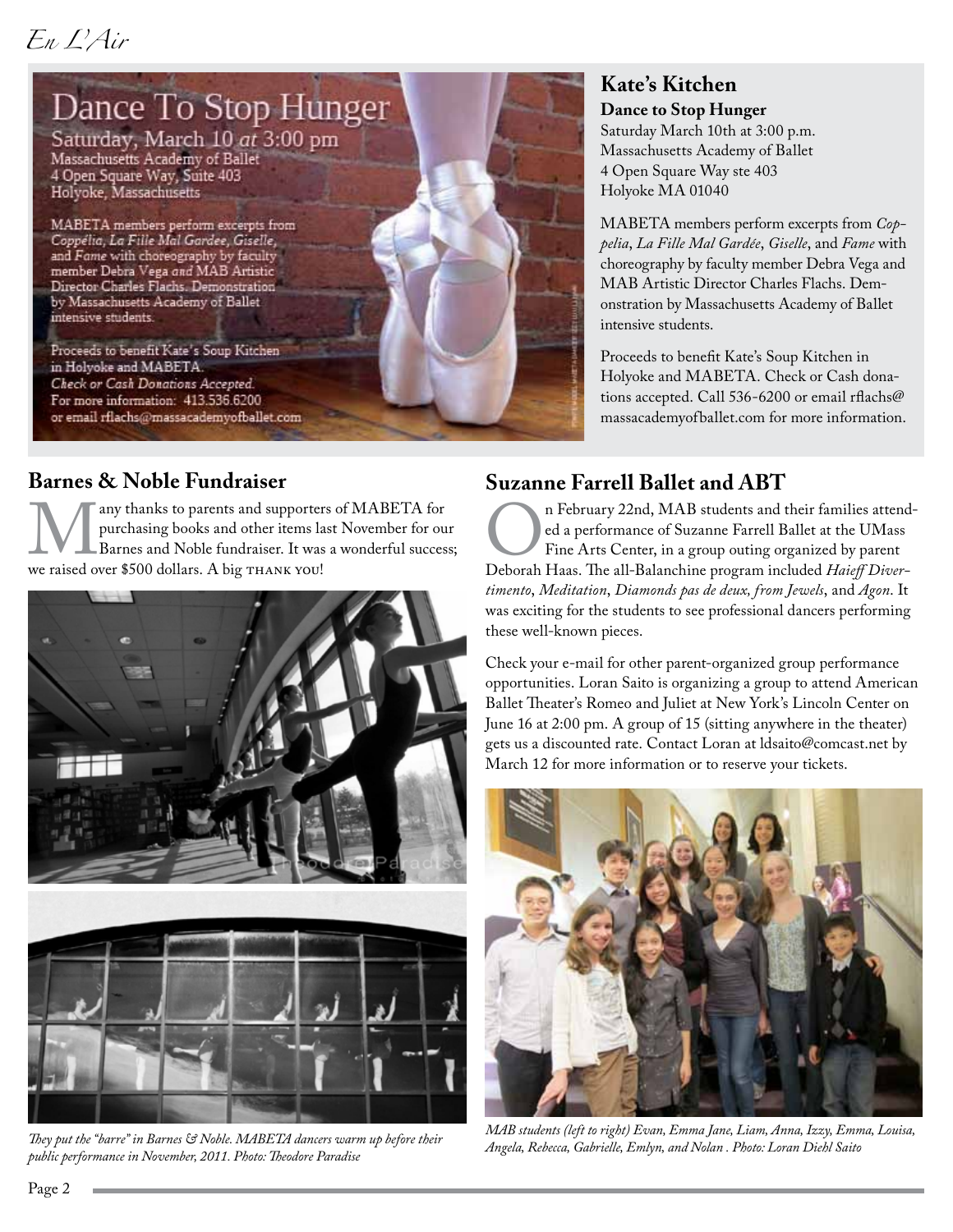#### News *from* MASSACHUSETTS ACADEMY of BALLET Educational Training Association • Spring 2012

# **Alumni Updates**

**rachel aylward** is studying Dance and Marketing at UMass Amherst. She has been in works by Adrienne Hawkins, Consuelo Atlas, Tom Vacanti, David Dorfman and Monica Bill Barnes. Now in her junior year, she will soon start auditioning for post-graduation jobs

**kelsey chamberlain** is a Junior at Mercyhurst College. She was moved up to level 3.1 the second highest level in the department and is also auditioning for companies (fingers crossed!) She is now currently working on the departments spring production. We enjoyed having Kelsey guest with MABE-TA for our Nutcracker Sweets.



*Kelsey Chamberlain (Photo: Jessica Stachelrodt)*



*Rachel Aylward (Photo: Ron McKinney)*

**connie flachs** is having a wonderful year at Grand Rapids Ballet, dancing repertory from Balanchine to Taylor and Bourneville to Parsons. We have invited her back to guest for our Spring Performance. Congratulations Connie!

**dan grzelak** is on scholarship at the Pennsylvania Academy of Ballet and is busy auditioning this spring. Stayed tuned to MAB's Facebook for the latest news! Good luck, Dan!



*Dan Grzelak (Photo: Deborah Boardman)*

# **Massachusetts Academy**  *of* **Ballet Faculty**

Rose and Charles Flachs, Artistic Directors

Cathy Johnson, Pre-ballet Division and Adult Ballet

Debra Vega, Jazz and Tap

❀❀❀

Newsletter design: Loran Diehl Saito



*Connie Flachs (Photo: Ron McKinney)*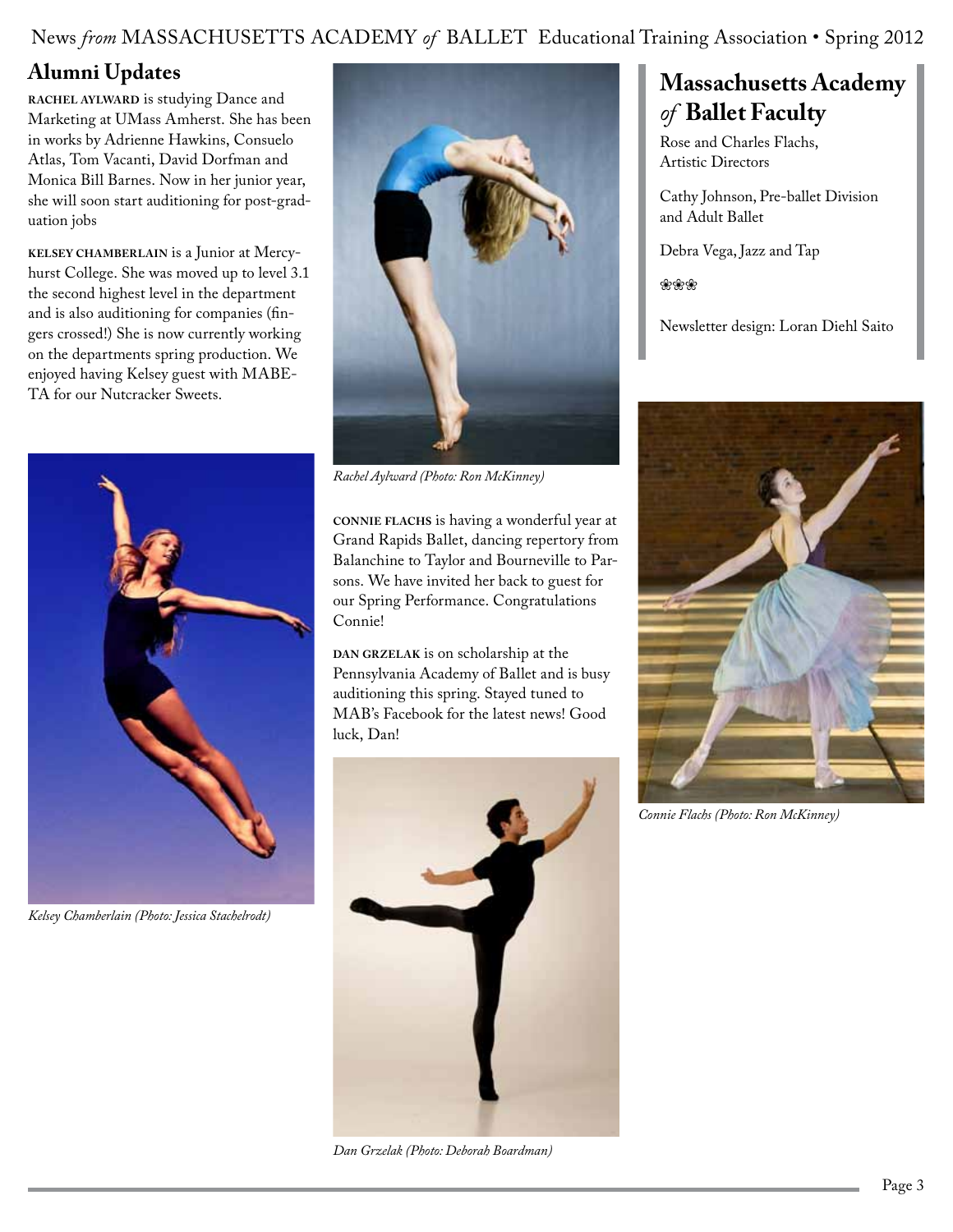# *En L'Air*

# **MABETA Board**

Jennifer Cannon Charles Flachs Rose Marie Flachs Deborah Gauthier Deborah Haas Cathy Johnson Anne Lytle Brittney Noble Navae Fenwick Rodriguez Loran Diehl Saito MJ Wraga

# **Thank you MABETA donors!**

Bruce and Cristine Rockwell

Women's League for the Arts, Springfield MA

Elizabeth Odell and Nancy Maynard

R.R. Haas and M. Haas

MABETA was awarded a grant from the Holyoke Cultural Council, a local agency that is supported by the Massachusetts Cultural Council, a state agency for our 2012 Nutcracker and Sweets Production, December 14-16.



# *Nutcracker & Sweets 2011*



*Photos: Theodore Paradise*







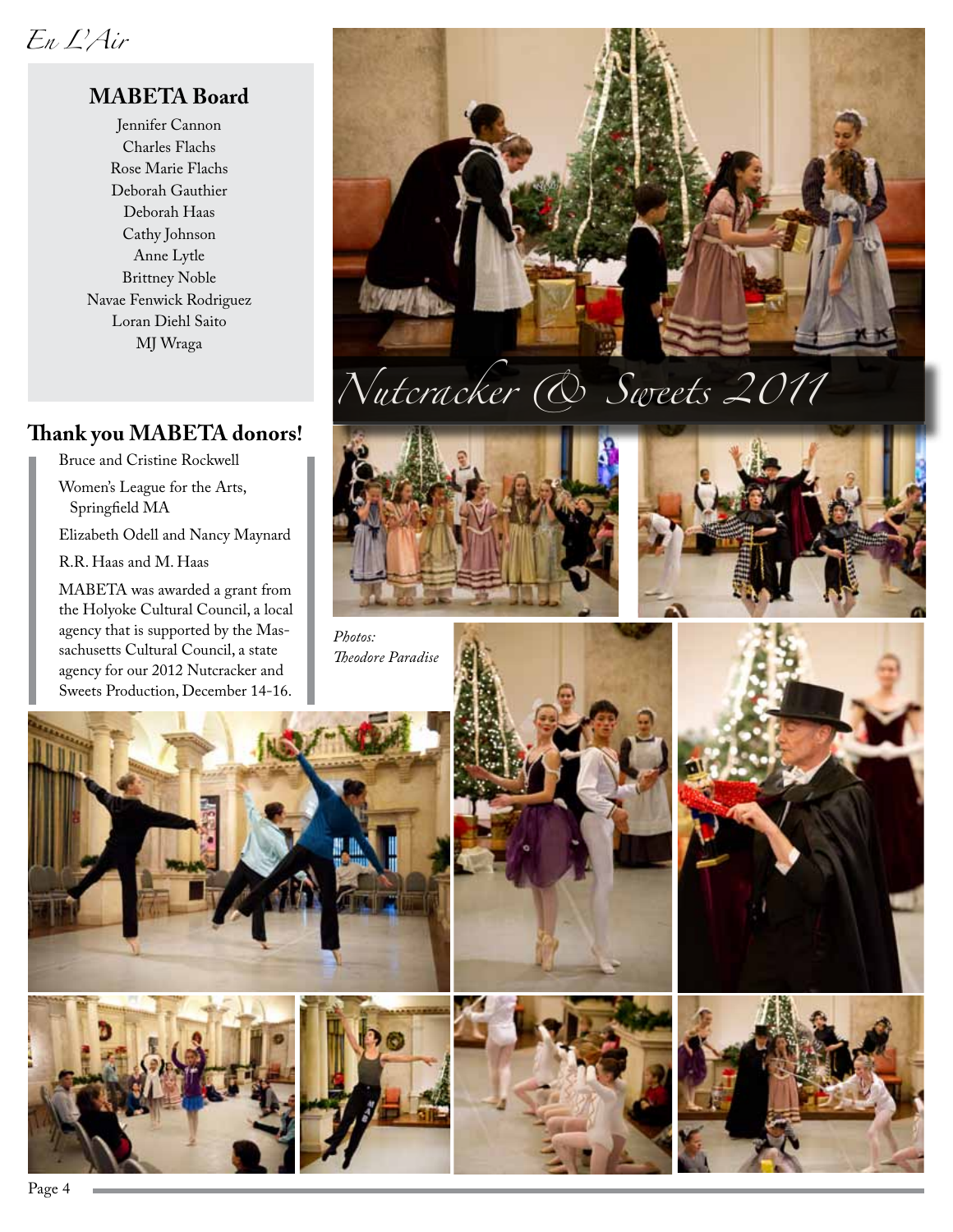News *from* MASSACHUSETTS ACADEMY of BALLET Educational Training Association • Spring 2012





















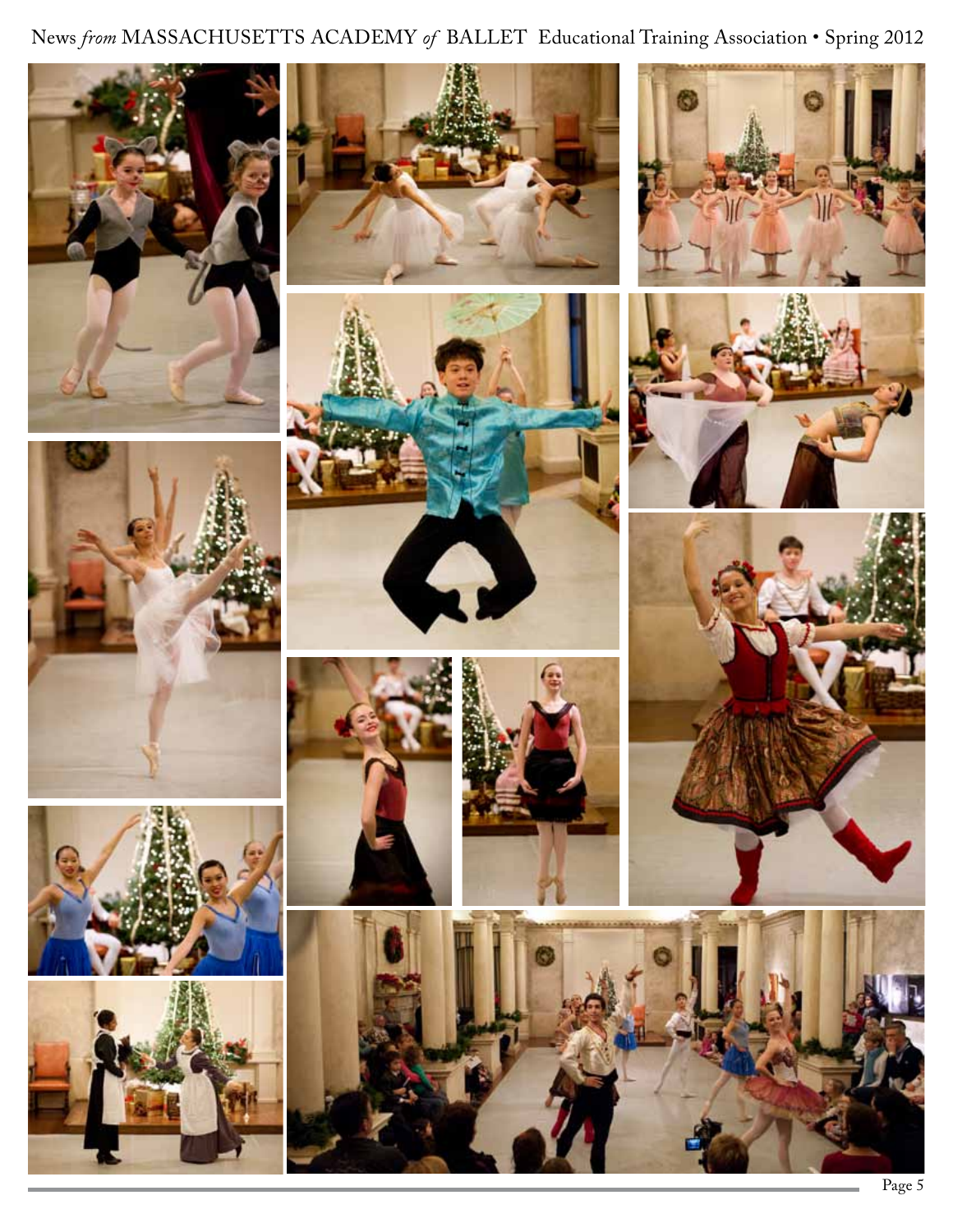#### $\sigma$ *Join us!* **MAB Summer Programs 2012**

Faculty include Matisse Madden, Debra Vega, Paul Dennis, Cathy Johnson, Katherine Bervera, and Rose & Charles Flachs.

# 2012 summer registration form

| EMERGENCY CONTACT: <b>A CONTACT CONTACT CONTACT CONTACT CONTACT</b>                                            |                              |                     |
|----------------------------------------------------------------------------------------------------------------|------------------------------|---------------------|
| PREVIOUS TRAINING: NAME OF PREVIOUS CONTRACT OF PREVIOUS CONTRACT OF PREVIOUS CONTRACT OF PREVIOUS CONTRACT OF |                              |                     |
|                                                                                                                |                              |                     |
| PROGRAM FOR WHICH YOU ARE REGISTERING:                                                                         |                              |                     |
| adult open classes                                                                                             | JUNE 19-AUGUST 17            |                     |
| Single Class \$17                                                                                              | $\Box$ Advanced-Intermediate | TUE & TH 9:30-11:00 |
| Class card \$140 Student class card \$130                                                                      | $\Box$ Beginner-Intermediate | TUE 6:00-7:30       |
| pre ballet workshop<br>Ages 6-7<br>1 wk \$175                                                                  | □ JULY 16-20                 | M-F9:00-12:00       |
| primary ballet workshop                                                                                        | $\Box$ AUGUST 6-10           | M-F12:00-3:00       |
| Ages 8-10                                                                                                      | $\Box$ AUGUST 13-17          | M-F12:00-3:00       |
| 1 wk \$200 2 wk \$350                                                                                          |                              |                     |
| ballet intensive                                                                                               |                              |                     |
| for the young dancer                                                                                           | □ JULY 23-27                 | M-F9:30-4:00        |
| Ages 11-13                                                                                                     | □ JULY 30-AUGUST 3           | M-F9:30-4:00        |
| 1 wk \$250 2 wk \$400 3 wk \$500 4 wk \$600                                                                    | $\square$ AUGUST 6-10        | M-F9:30-4:00        |
|                                                                                                                | □ AUGUST 13-17               | M-F9:30-4:00        |
| teen and pre-professional dancer                                                                               | □ JULY 23-27                 | M-F9:30-5:00        |
| Ages 14 and older                                                                                              | □ JULY 30-AUGUST 3           | M-F9:30-5:00        |
| 1 wk \$275 2 wk \$425 3 wk \$525 4 wk \$625                                                                    | $\square$ AUGUST 6-10        | M-F9:30-5:00        |
|                                                                                                                | $\Box$ AUGUST 13-17          | M-F9:30-5:00        |
|                                                                                                                |                              |                     |

Please make check(s) payable to "Massachusetts Academy of Ballet" and return to: Massachusetts Academy of Ballet, 4 Open Square Way, Studio 403, Holyoke, MA 01040

For correct class placement, please attend a class at the Academy or send a DVD of one barre, one center, and one allegro combination. Students who register for the entire 4 weeks of the intensives may participate in the in-studio performance on August 17.

If more than one child from a family enrolls in pre-ballet workshops, tuition will be discounted to \$150 per child.

Out-of-town registrants should contact Rose Flachs at (413) 536-6200 to inquire about housing.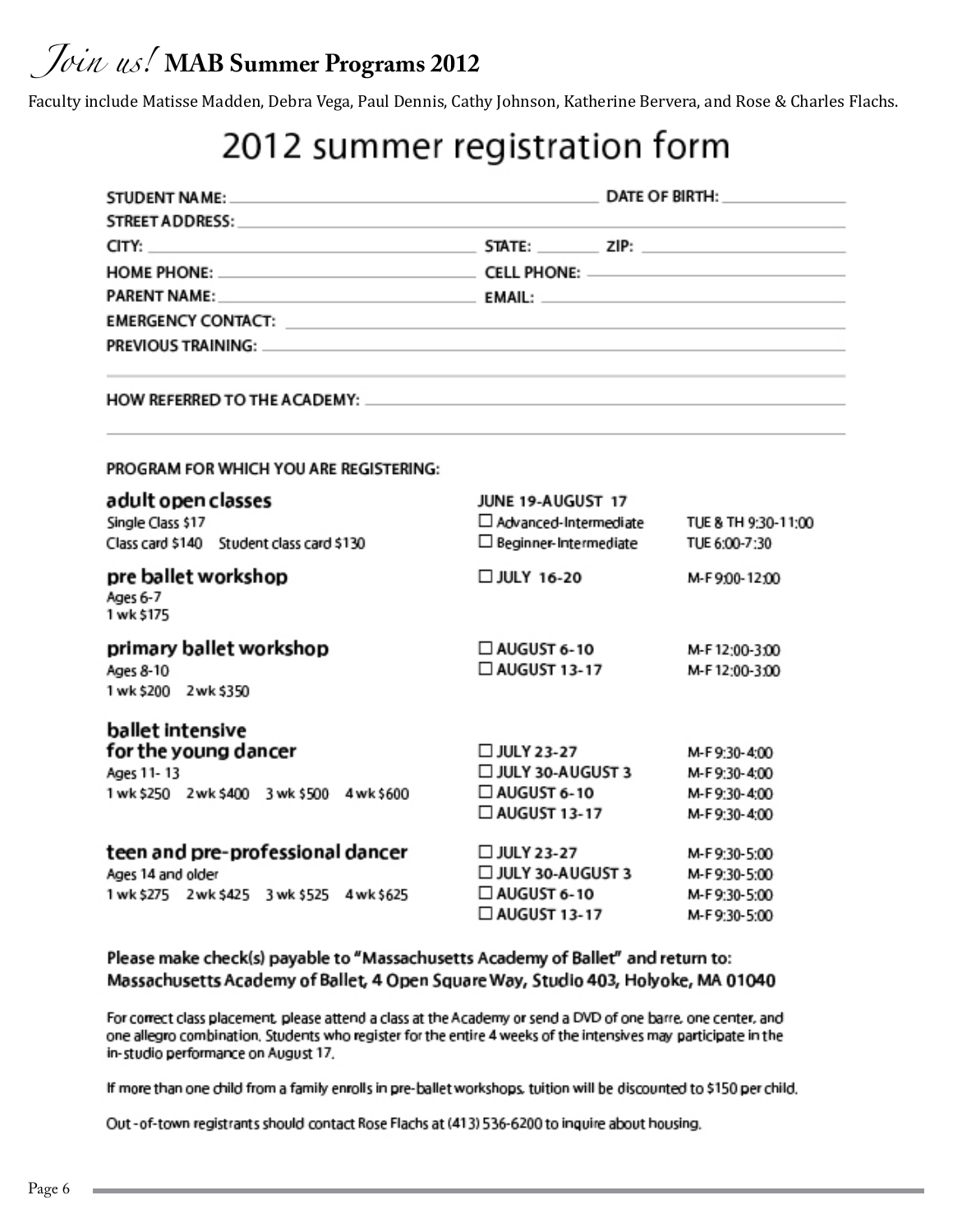#### News *from* MASSACHUSETTS ACADEMY of BALLET Educational Training Association • Spring 2012

## **MABETA dancers at Youth America Grand Prix Competition 2012**

MABETA students Izzy Luu Li<br>
In the Youth America Grand<br>
Prix in Torrington, CT on March 2nd. They Haas and Liam Saito participated in the Youth America Grand competed in the Junior Division in both the contemporary (with solos choreographed by Charles Flachs) and classical categories, performing variations from *Giselle* (Izzy) and *La Fille Mal Gardée* (Liam). It was a great experience, both performing and taking master classes on the Sunday following the competition. Izzy and Liam both placed in the top 12 in contemporary, and Liam won 1st place in the same category. Liam also placed in the top 12 in classical. Congratulations to both dancers, and thanks to Rose & Charles and all their MAB friends for their support!



*Photos: Siggul/Visual Arts Masters*



# **Behind the Scenes at Our Wistariahurst Nutcracker**

*Photos:Loran Diehl Saito*



*(Left) Louisa finds her snow headpiece (Below) Dancers put on makeup at the studio (Right) May puts on pointe shoes (Below right) Costume Mistress Arlene inspects the party girl dresses (Far right) Angela gets a hug from her mom, Deb, in the costume room*















*(Far left) Eager mice are ready to go (Left) Chinese dancers Rebecca and Emmy get out their parasols (Above) Bonbons about to make their entrance*